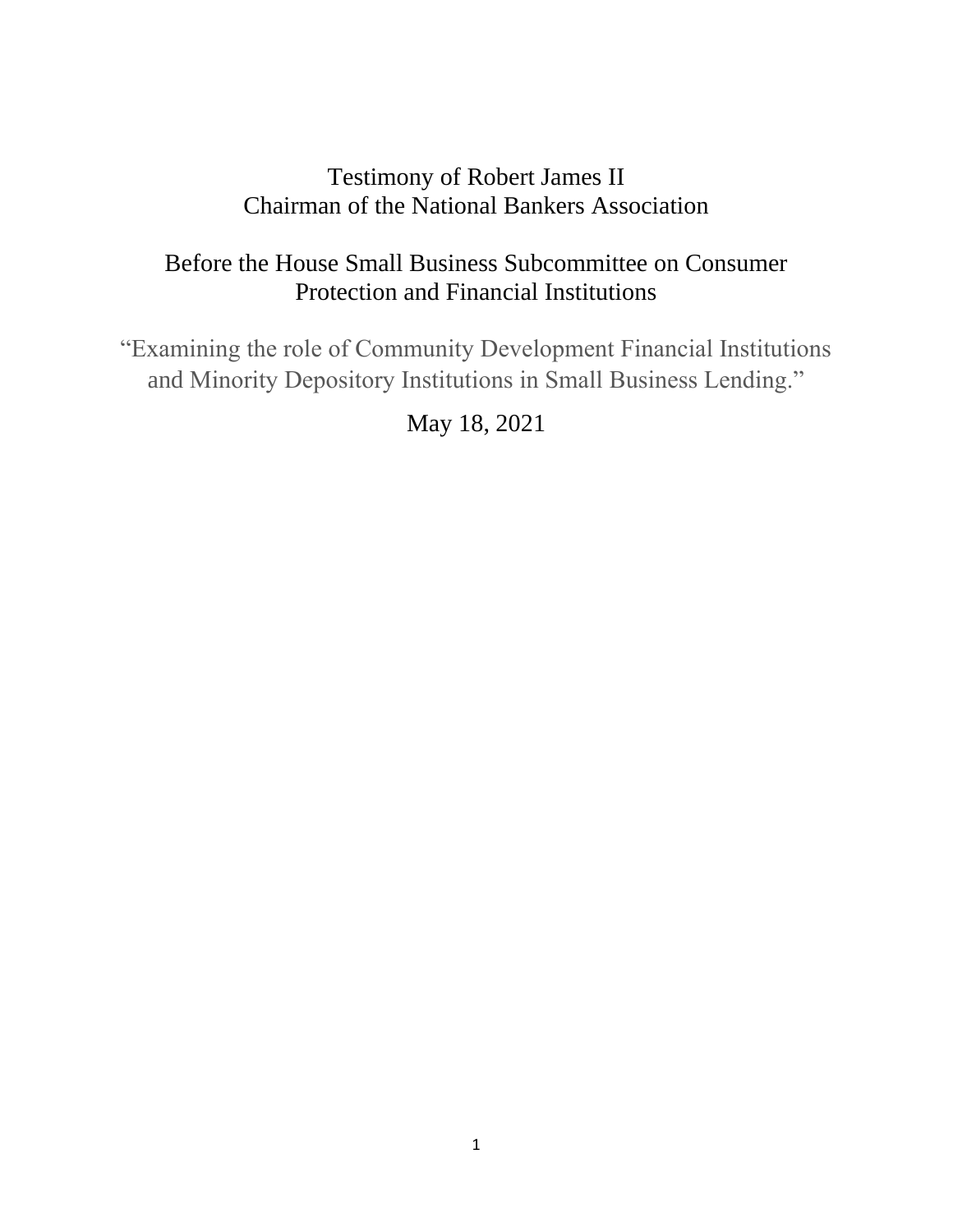Chairwoman Davids, Ranking Member Meuser, Chairwoman Velazquez and members of the Subcommittee, good morning and thank you for this opportunity to testify on the role of CDFIs and MDIs in small business lending. It gives me great hope that one of this Subcommittee's first hearings of the 117th Congress is aimed at shining a light on the critical issue of access to credit for small businesses.

My name is Robert James II, and I am President of Carver Development CDE in Savannah, GA and Chairman of the National Bankers Association (NBA). The NBA is the leading trade association for the country's Minority Depository Institutions ("MDIs"). Our mission is to serve as an advocate for the nation's MDIs on all legislative and regulatory matters concerning and affecting our member institutions as well as the communities they serve.

Many of our member institutions are also Community Development Financial Institutions ("CDFIs"), and many have become banks of last resort for consumers and businesses who are underserved by traditional banks and financial service providers. Members of our association are on the front lines, trying to reduce the economic hardship in minority communities, which are historically the most vulnerable during any slowdown.

The House Small Business Committee and Chairwoman Velazquez have been instrumental in the inclusion of several provisions in multiple relief packages adopted during the course of the pandemic that ensure that MDIs and the small businesses and individuals they serve are not forgotten during this national emergency.

The creation of the Emergency Capital Investment Program and the \$3 billion plus up of the CDFI Fund will make real transformational changes to institutions like those within the NBA and allow for more access to credit for individuals and small businesses in LMI communities. The NBA applauds the Congress for the adoption of these two important measures and very much look forward to continuing to work with you on measures to ensure that the resulting changes will transcend the pandemic and lead to material changes in the communities our members serve.

The situation is dire in our communities and we all need to do our part to ensure individuals in the middle of the health crisis, principally minority communities that have accounted for ~50% of the deaths, have equal access to credit and funding that can ensure a smooth recovery.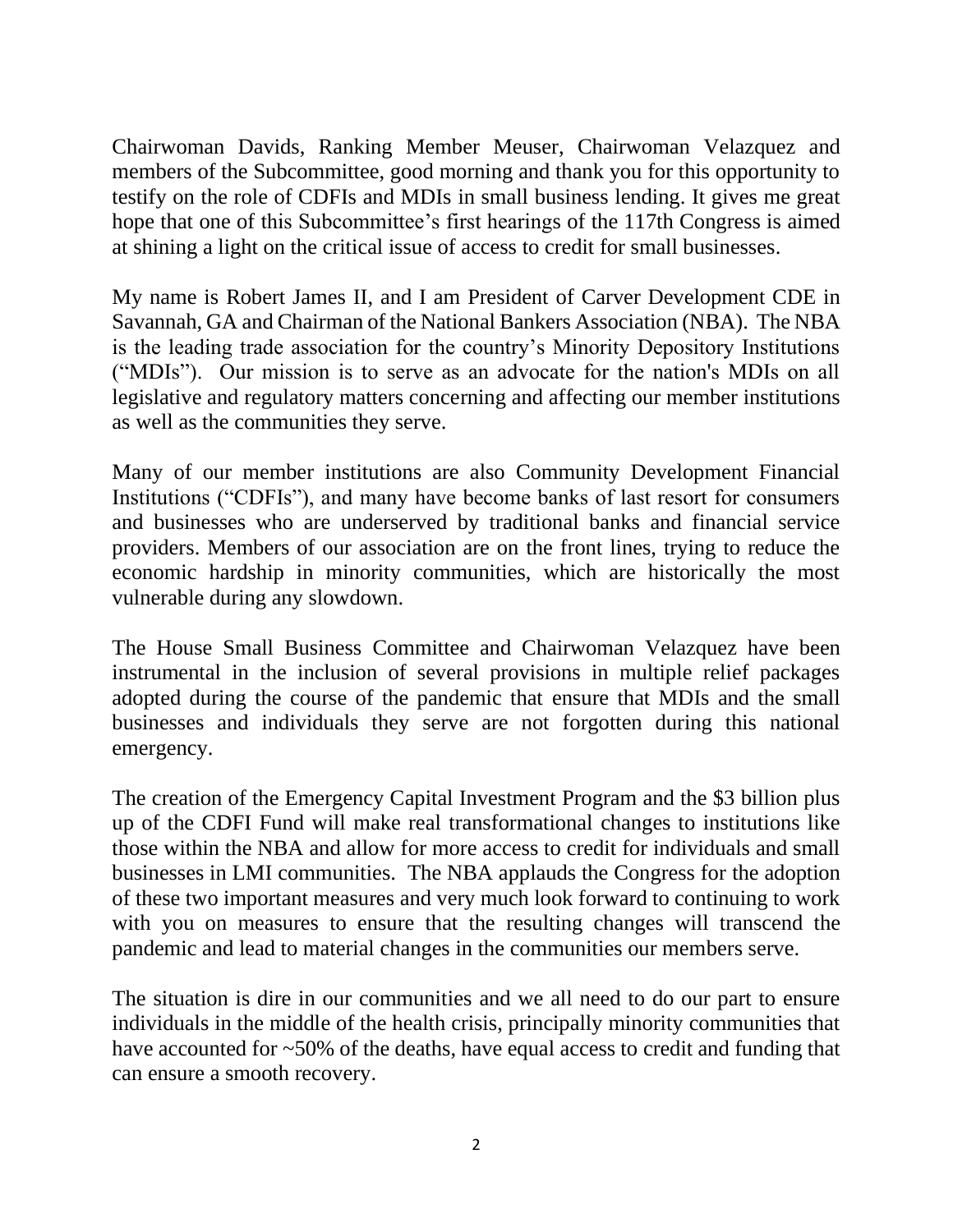It is important to note that an average of 70 percent of minorities do not have a bank branch in their neighborhood, coupled with 94% of Black small businesses being sole proprietors that are typically unbanked or underbanked. Given the challenges faced by small businesses, especially minority-owned small businesses, it is imperative to assess which type of banks are best placed to provide access to capital for minority communities. National banks may not be fastest in reaching this constituency.

Minority-owned small businesses are the lifeblood of their communities. The prepandemic 1.1 million minority-owned small businesses employed more than 8.7 million workers and annually generating more than \$1 trillion in economic output. Women own nearly 300,000 of them, employing 2.4 million workers. Despite their significance, these businesses face underlying challenges that make them vulnerable during normal times. In an assessment of the financial health of companies, the Federal Reserve Banks reported that minority-owned small businesses were significantly more likely to show signs of limited financial health—by factors such as profitability, credit scores, and propensity to use retained earnings as a primary funding source.

These companies were approximately twice as likely to be classified as "at risk" or "distressed" than nonminority-owned small businesses. That is particularly concerning, since the US Federal Reserve also indicates that distressed companies are three times as likely as healthy businesses to close because of a two-month revenue shock.

Limited access to credit is a compounding factor that hurts the underlying health of minority-owned small businesses. Based on data from the 2018 Small Business Credit Survey, the Brookings Institution found that large banks approve around 60 percent of loans sought by white small-business owners, 50 percent of those sought by Hispanic or Latinx small-business owners, and just 29 percent of those sought by Black small-business owners. Research has found that Black small-business owners were significantly more likely to be asked to provide more information about their personal financials—including personal financial statements and personal W-2 forms—when applying for small-business loans than white small-business owners were, even when controlling for credit score and business characteristics.

Black-owned businesses, overall, also tend to start out with far less capital, whether from investments or bank loans, than white-owned businesses do. And only 1 percent of Black business owners get a bank loan in their first year of business, compared with 7 percent of white business owners. Twice as many white business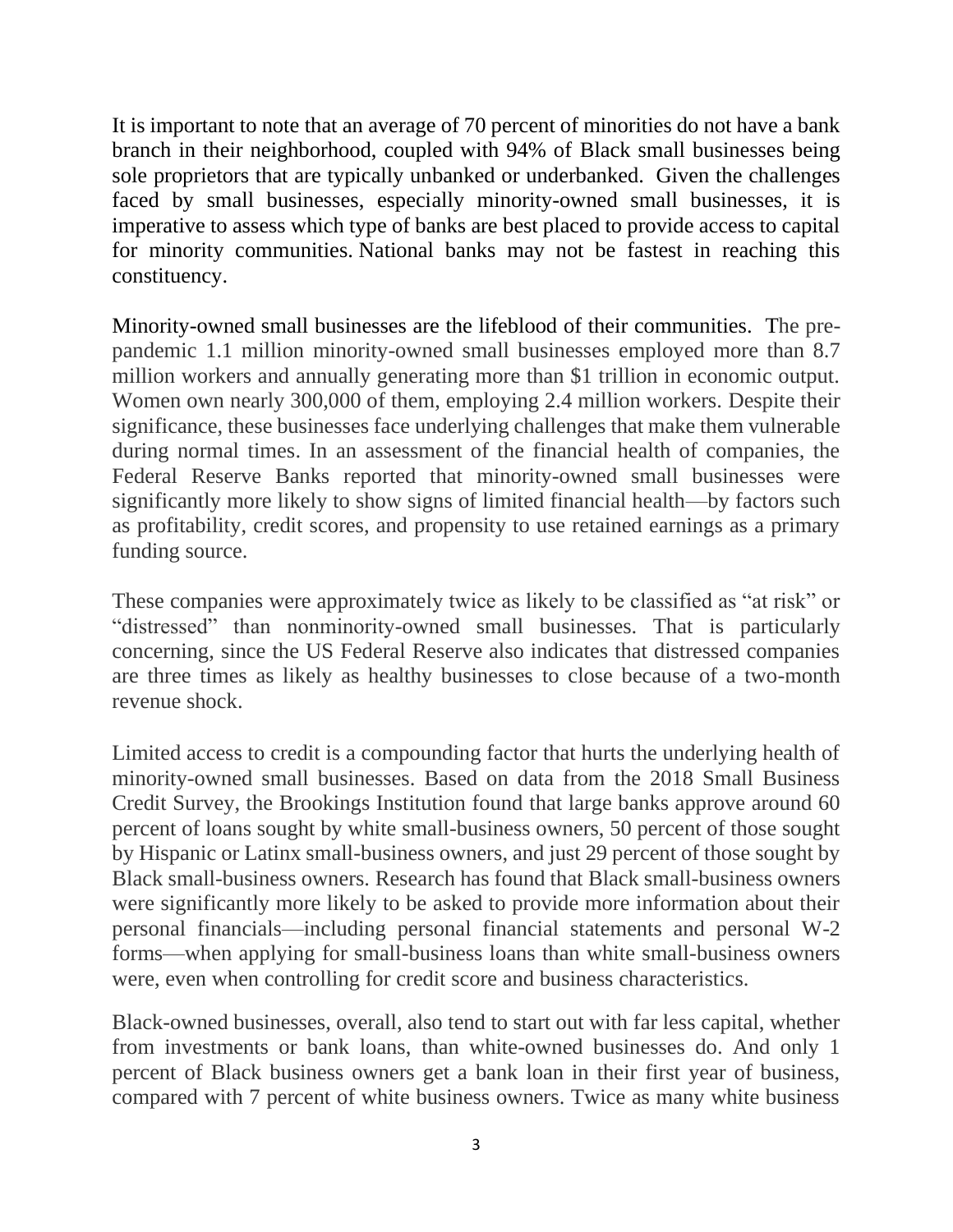owners—30 percent of the total—use business credit cards during their first year compared with 15 percent of Black business owners. The COVID-19 crisis has compounded this issue: 42 percent of minority-owned small businesses responding to McKinsey's US Small Business Pulse Survey reported that obtaining credit was becoming increasingly difficult, compared with 29 percent of all respondents.

As an additional consideration, research suggests that the average minority-owned mature small business is 30 percent smaller than the average nonminority-owned mature small business. Our own analysis of the data provided by Minority Business Development Agency found that only 11 percent of minority-owned small businesses had employees, compared with 22 percent of nonminority-owned small businesses. And, when looking exclusively at small businesses that have employees—excluding sole proprietorships—we found that, on average, minorityowned small businesses had 32 percent fewer employees and 47 percent lower receipts than nonminority-owned ones did.

Traditionally, MDIs and CDFIs can be economic development engines due to their relative concentration in minority and low-income communities, and established relationships, especially in African American communities. Unfortunately, MDIs' small scale does not allow them to move fast enough, especially in times like these. With African Americans overrepresented by the health and economic crisis, but potentially underrepresented by the relief efforts, a more customize solution is required.

We saw this play out during all rounds of the Paycheck Protection Program (PPP). Congress devised the program as a mechanism to aid small businesses who suddenly found themselves forced to close during stay-at-home orders. A set of conditions that have favored larger businesses, including many banks only approving loans for existing customers, delaying the application of sole proprietorships, and not allowing enough time for institutions like ours to work through the application process with very small, under-resourced businesses, shut out many minority-owned businesses.

MDIs themselves have experienced a period of significant decline. Since 2009, nationally, the number of MDIs has dropped from 215 to 155 at the end of the second quarter of 2018. In addition, MDIs are far smaller than the average non-MDI bank. Compared to commercial banking institutions on average, they are very small; the largest institution has only \$38 billion in total assets. Black and Hispanic MDIs have average assets of \$245 million and \$2.7 billion, respectively, compared to an average of \$3.1 billion for all US banks.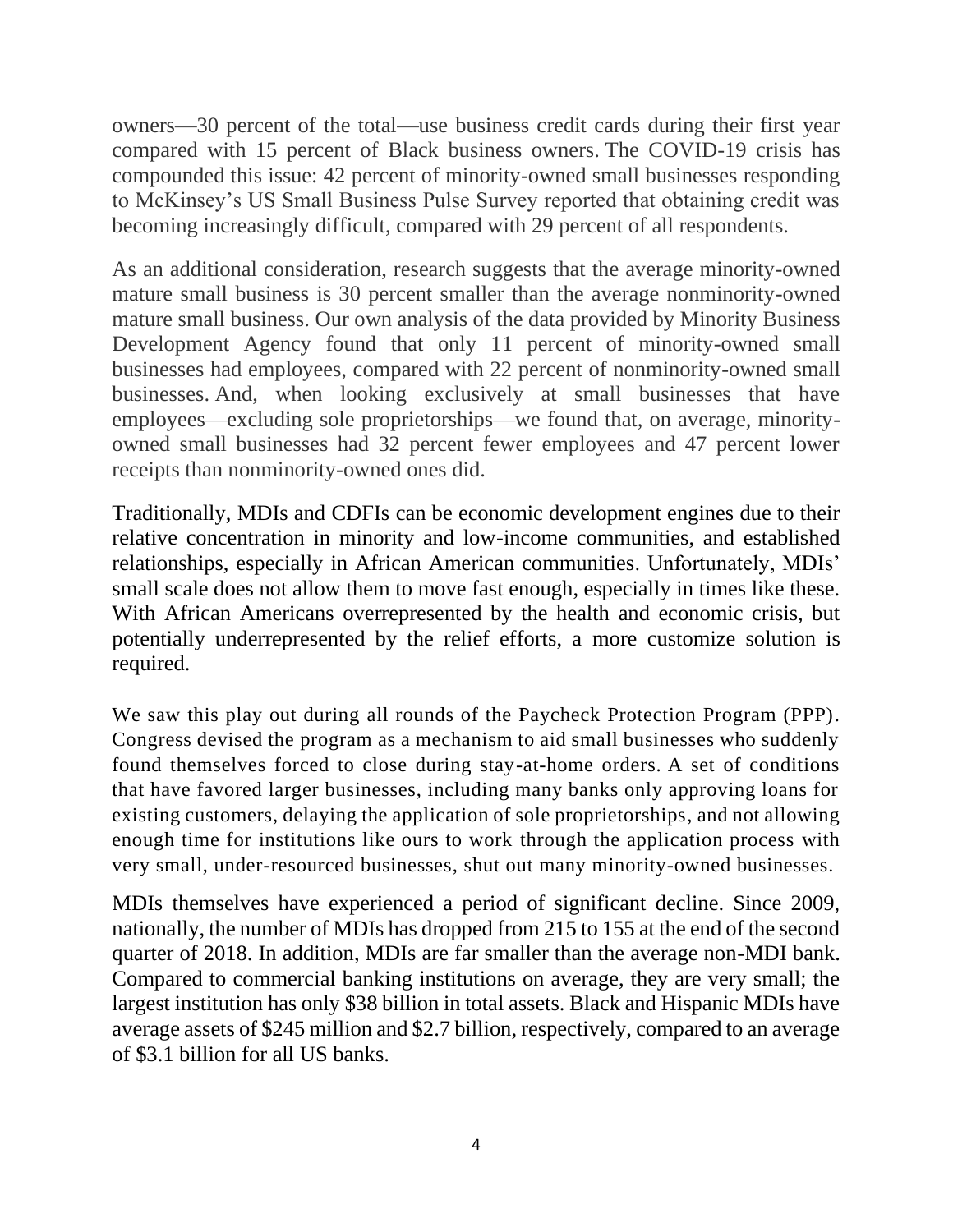A critical component of the resilience of the banking sector and its ability to assist minority businesses is the amount of Tier 1 Capital it has. Without sufficient Tier 1 Capital, not only are banks limited in the amount of deposits they can take in, but they are limited in their ability to weather loan losses. In this unprecedented economic shock, many financial institutions, especially those in underserved communities, will have increased delinquent loans. Although federal government efforts to stand up new loan loss reserves are important, standing up a new federal program with significant red tape will create a bottleneck when speed is necessary.

The NBA has recommended several potential solutions to the Congress and Administration including the following:

## **Passage of the Ensuring Diversity in Community Banking Act**

The bill is a historic and important first step by Congress to more fully embrace its role in supporting MDIs and creating a regulatory and operating environment that will help to ensure that MDIs continue to play a vital role in meeting the banking and credit needs of communities of color throughout the country. The bill also provides a mechanism to ensure MDIs can better capitalize and in turn provide services in LMI communities.

## **Consumer Credit Enhancements**

As you know, the vast majority of U.S. economic activity is ultimately driven by consumer spending, and this activity is severely threatened by protocols to protect the public health and slow the progression of the virus. As a result, wage earners in the service sector across many industries are losing their livelihoods. Many our banks' customers live from "check-to-check". These are hard-working, low- to moderate-income wage earners, who typically have low balance (\$1,000 or less), high-transaction checking accounts. While we fully support policy proposals to immediately transmit cash to consumers and offer our banks as vehicles to efficiently and effectively deliver that cash to our customers, we also recommend additional support in the form of a Treasury-backed consumer loan loss pool or other credit enhancement mechanism for MDIs that would allow us to offer our customers smalldollar loans that would essentially look like overdraft protection, allowing them to continue to afford essentials like food, shelter, and medicine, without having to resort to expensive, predatory lenders.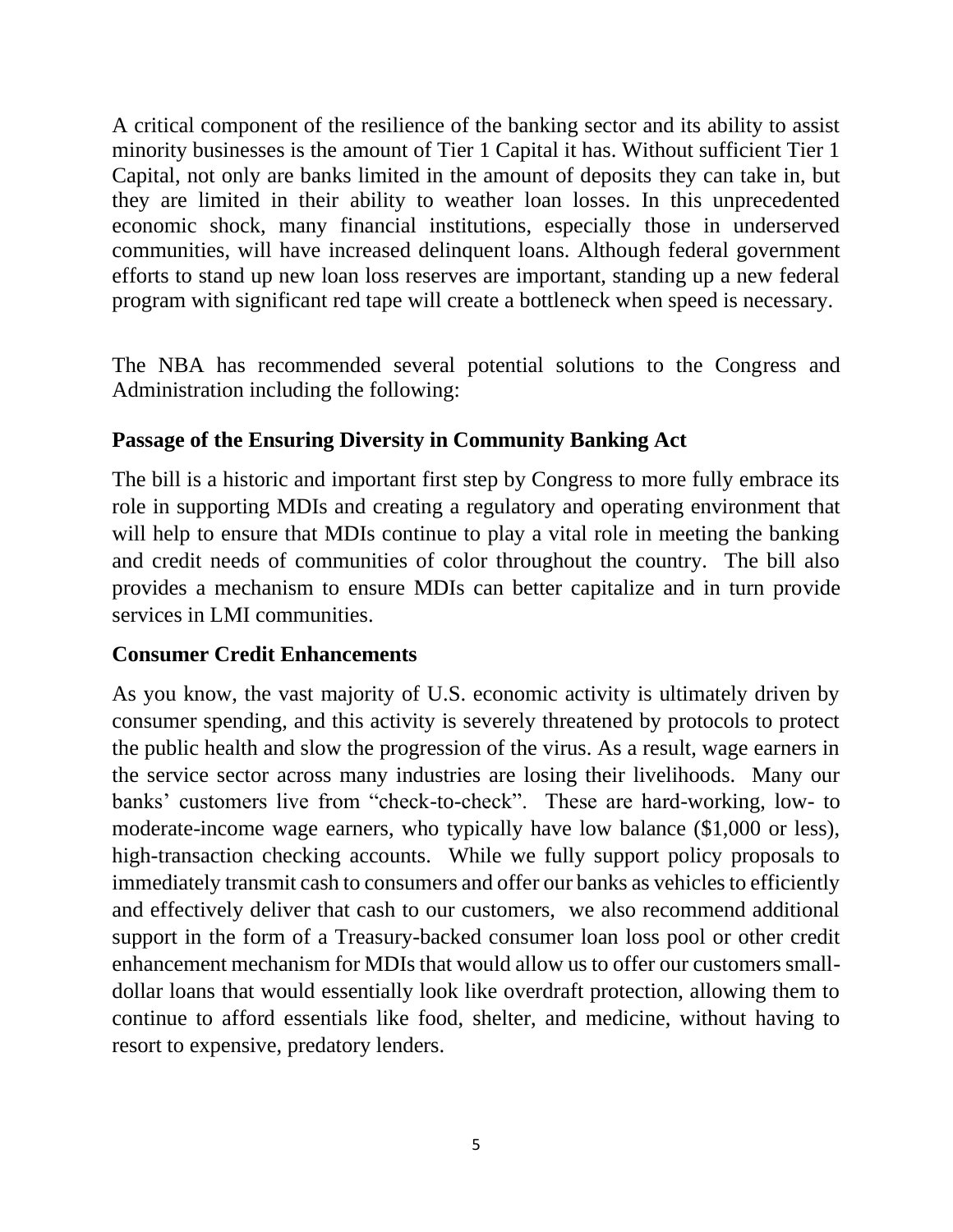### **Small Business, Faith-Based, Non-Profit Institution Credit Enhancements**

The NBA supports proposals to stabilize and protect small businesses during this crisis, in particular streamlined, U.S. government guaranteed loans or lines of credit that will allow small businesses to continue to make payroll. Our member banks are perfectly positioned to get this funding into the most vulnerable small businesses, but we need to cut through the SBA red tape to ensure we can make households available to our bank customers. The Treasury's State Small Business Credit Initiative has the potential to serve this purpose. Our Association strongly supports any initiatives that will require states that receive SSBCI funding to directly involve MDIs in the deployment of these resources to small businesses.

In addition, we call your attention to the financial predicament that will be confronting many churches and other faith-based institutions and non-profits. Many of our banks, especially African American MDIs, have traditionally been the lenders of choice and necessity for many churches in their communities. We know from decades of experience that these churches face bleak financial times, as attendance at worship services becomes limited by public health realities, and donations rapidly decline due to financial hardship among their members. These church customers are not only centers of spiritual solace, but often provide vital community services such as daycare, feeding programs, and the like, so it is imperative that we assist them. As such, we ask that Treasury partner with us to create a loan loss reserve or guarantee pool for churches, other faith-based institutions and non-profits. This would allow us to work with these customers to restructure their loans in advance, extend working capital lines, or provide other assistance to ensure that they are able to survive the downturn, maintain their staffs, and continue to be beacons for their communities.

### **MDI Investment Tax Credit**

The Association believes that a tax credit for equity investments in MDIs would further encourage all investors to make equity investments in our institutions. Given our institutions' track record of impact investments in the LMI communities we serve, we believe that our institutions' work confers enough of a benefit on LMI communities that an investment tax credit is warranted. We look forward to working with House and Senate sponsors to introduce MDI investment tax credit legislation this year.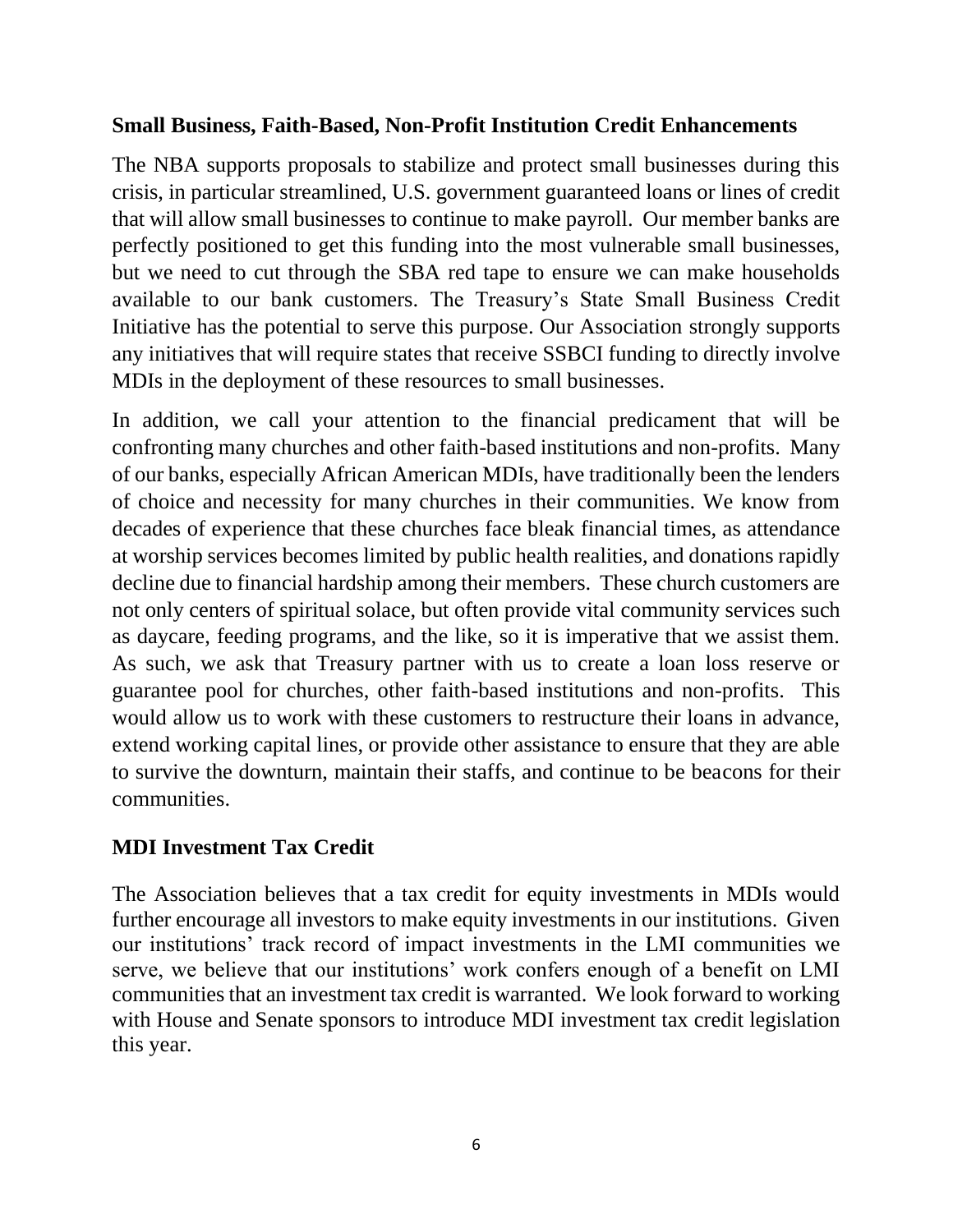## **Securing legislation to amend the Bank Holding Company Act to allow MDIs and CDFI banks under \$3B to raise additional capital without triggering the BHCA's change-of-control provisions**

The Bank Holding Company Act's change-of-control provisions are triggered when an investment exceeds 25% of the institution's equity. For smaller institutions like our member banks, relatively small equity investments implicate the BHCA, therefore limiting both the attractiveness of smaller banks for investors and the size of the investments that investors are willing to make in our member banks. The BHCA should be modified to allow for significant infusions of non-dilutive equity investments in our member banks. The Association supports legislative proposals that would exempt community banks under \$3 billion from the 25% change-of-control provisions of the BHCA in an effort to both attract significant equity investments and to help protect the minority ownership status of our member banks.

## **Fully Supporting the Community Development Financial Institutions Fund**

Establish a permanent set aside of 40 percent of CDFI Fund appropriations reserved for award, guarantee, and grant programs for minority lending institutions, and require reporting on such activities. Establish a new Office of Minority Community Development Financial Institutions to administer these funds led by a new Deputy Director of Minority Community Development Financial Institutions.

## **Federal Deposits in Minority Depository Institutions**

Current rules require that federal agency deposits in MDIs must be fully collateralized, which has proven an insurmountable hurdle to implementation of the Minority Deposits Program, as doing so locks-up capital that could be mobilized for lending. Clarify that any such deposits may also be insured, including through reciprocal deposits. Doing so will ensure that any such deposits do not pose any financial risk to federal government, while also allowing the deposits to be mobilized for lending and therefore having a positive multiplier effect in the communities in which these banks operate.